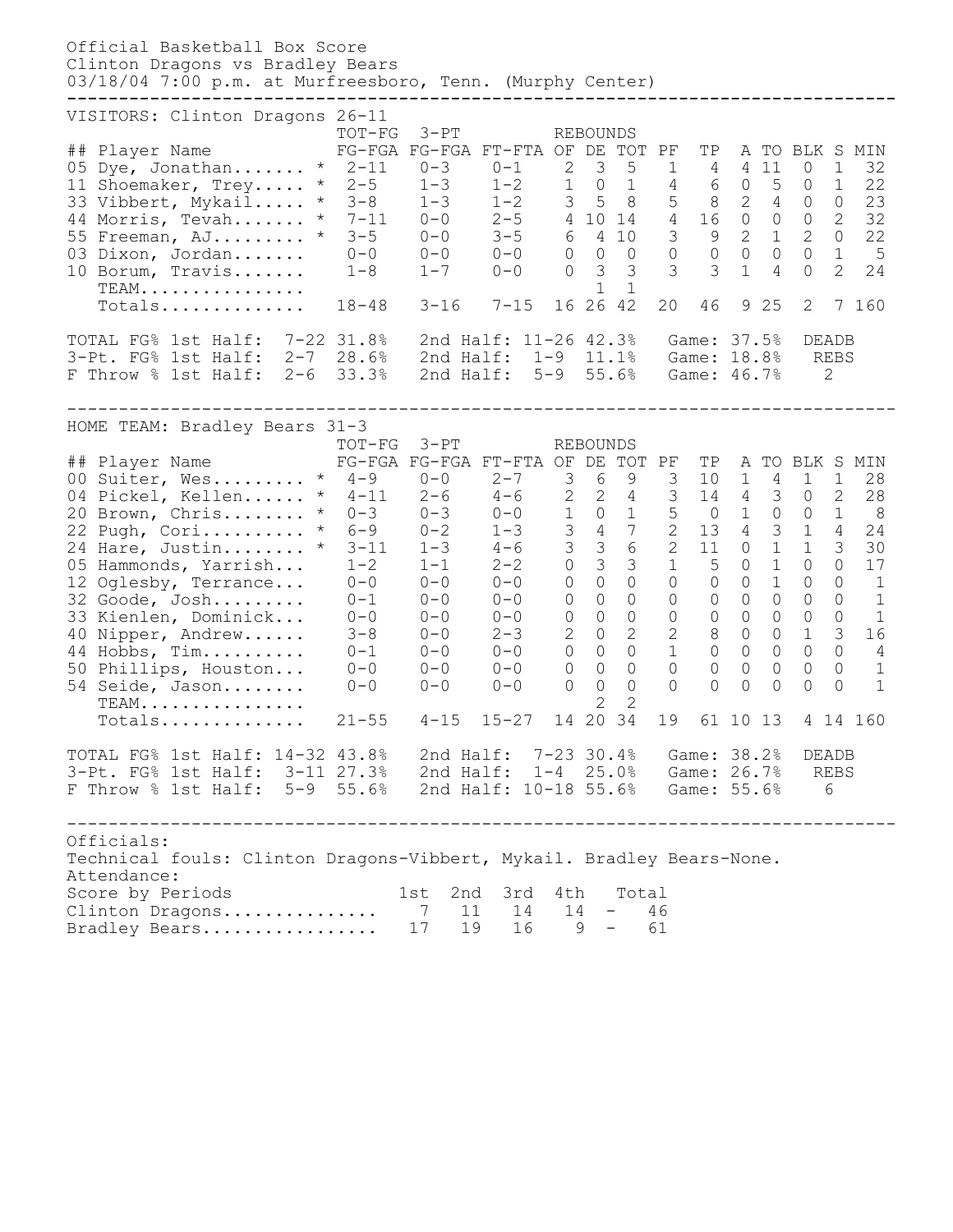Play-By-Play Clinton Dragons vs Bradley Bears 03/18/04 7:00 p.m. at Murfreesboro, Tenn. (Murphy Center)

1st PERIOD Play-by-Play (Page 1)

| HOME TEAM: Bradley Bears                                    | TIME           |                |                | SCORE MAR VISITORS: Clinton Dragons                   |
|-------------------------------------------------------------|----------------|----------------|----------------|-------------------------------------------------------|
| GOOD! LAYUP by Pickel, Kellen [PNT]<br>ASSIST by Pugh, Cori | 07:55<br>07:55 | $2 - 0$        | H 2            |                                                       |
|                                                             | 07:39          | $2 - 2$        |                | T 1 GOOD! LAYUP by Freeman, AJ [PNT]                  |
|                                                             | 07:39          |                |                | ASSIST by Vibbert, Mykail                             |
| MISSED 3 PTR by Pickel, Kellen                              | 07:22          |                |                |                                                       |
|                                                             | 07:22          |                |                | REBOUND (DEF) by Freeman, AJ                          |
|                                                             | 07:14          |                |                | MISSED 3 PTR by Shoemaker, Trey                       |
|                                                             | 07:14<br>07:11 |                |                | REBOUND (OFF) by Morris, Tevah                        |
| BLOCK by Suiter, Wes                                        | 07:11          |                |                | MISSED LAYUP by Morris, Tevah                         |
|                                                             | 07:09          |                |                | REBOUND (OFF) by Freeman, AJ                          |
|                                                             | 07:07          |                |                | MISSED JUMPER by Freeman, AJ                          |
| REBOUND (DEF) by Pugh, Cori                                 | 07:07          |                |                |                                                       |
| MISSED 3 PTR by Brown, Chris                                | 06:59          |                |                |                                                       |
|                                                             | 06:59          |                |                | REBOUND (DEF) by Vibbert, Mykail                      |
|                                                             | 06:46          |                |                | TURNOVR by Shoemaker, Trey                            |
| MISSED JUMPER by Suiter, Wes                                | 06:29          |                |                |                                                       |
|                                                             | 06:29          |                |                | REBOUND (DEF) by Freeman, AJ                          |
| STEAL by Hare, Justin                                       | 06:18<br>06:18 |                |                | TURNOVR by Dye, Jonathan                              |
| GOOD! LAYUP by Hare, Justin [PNT]                           | 06:16          | $4 - 2$        | H <sub>2</sub> |                                                       |
|                                                             | 05:53          |                |                | TURNOVR by Shoemaker, Trey                            |
| STEAL by Pugh, Cori                                         | 05:53          |                |                |                                                       |
| GOOD! LAYUP by Suiter, Wes [PNT]                            | 05:47          | $6 - 2$        | $H_4$          |                                                       |
|                                                             | 05:47          |                |                | FOUL by Freeman, AJ                                   |
| MISSED FT SHOT by Suiter, Wes                               | 05:47          |                |                |                                                       |
| REBOUND (OFF) by Pugh, Cori                                 | 05:47          |                |                |                                                       |
| MISSED JUMPER by Suiter, Wes                                | 05:23          |                |                |                                                       |
|                                                             | 05:23          |                |                | REBOUND (DEF) by Morris, Tevah                        |
|                                                             | 05:04<br>05:04 |                |                | FOUL by Vibbert, Mykail<br>TURNOVR by Vibbert, Mykail |
| GOOD! 3 PTR by Pickel, Kellen                               | 04:50          | $9 - 2$ H 7    |                |                                                       |
| ASSIST by Pugh, Cori                                        | 04:50          |                |                |                                                       |
|                                                             | 04:44          |                |                | TURNOVR by Dye, Jonathan                              |
| STEAL by Hare, Justin                                       | 04:43          |                |                |                                                       |
| MISSED JUMPER by Hare, Justin                               | 04:34          |                |                |                                                       |
| REBOUND (OFF) by Hare, Justin                               | 04:34          |                |                |                                                       |
| MISSED JUMPER by Hare, Justin                               | 04:32          |                |                |                                                       |
| REBOUND (OFF) by Brown, Chris                               | 04:32          |                |                |                                                       |
| MISSED 3 PTR by Pugh, Cori<br>REBOUND (OFF) by Suiter, Wes  | 04:28<br>04:28 |                |                |                                                       |
| TURNOVR by Suiter, Wes                                      | 04:25          |                |                |                                                       |
|                                                             | 04:25          |                |                | TIMEOUT 30sec                                         |
|                                                             | 04:10          |                |                | MISSED JUMPER by Vibbert, Mykail                      |
| REBOUND (DEF) by Pugh, Cori                                 | 04:10          |                |                |                                                       |
| MISSED 3 PTR by Brown, Chris                                | 04:01          |                |                |                                                       |
|                                                             | 04:01          |                |                | REBOUND (DEF) by Vibbert, Mykail                      |
|                                                             | 03:35          |                |                | MISSED 3 PTR by Borum, Travis                         |
| BLOCK by Pugh, Cori<br>REBOUND (DEF) by Hare, Justin        | 03:35<br>03:34 |                |                |                                                       |
|                                                             | 03:32          |                |                | FOUL by Borum, Travis                                 |
| GOOD! FT SHOT by Hare, Justin                               | $03:32$ $10-2$ |                | H 8            |                                                       |
| MISSED FT SHOT by Hare, Justin                              | 03:32          |                |                |                                                       |
| REBOUND (OFF) by Suiter, Wes                                | 03:26          |                |                |                                                       |
| GOOD! JUMPER by Pugh, Cori                                  | $03:14$ $12-2$ |                | H 10           |                                                       |
|                                                             | 02:57          |                |                | TURNOVR by Dye, Jonathan                              |
| STEAL by Suiter, Wes                                        | 02:56          |                |                |                                                       |
| MISSED 3 PTR by Hare, Justin                                | 02:48          |                |                |                                                       |
| REBOUND (OFF) by Suiter, Wes                                | 02:48<br>02:42 |                |                |                                                       |
| MISSED 3 PTR by Pugh, Cori                                  | 02:42          |                |                | REBOUND (DEF) by Morris, Tevah                        |
|                                                             | 02:25          |                |                | MISSED JUMPER by Dye, Jonathan                        |
| REBOUND (DEF) by (TEAM)                                     | 02:25          |                |                |                                                       |
| MISSED JUMPER by Pickel, Kellen                             | 02:07          |                |                |                                                       |
| REBOUND (OFF) by Nipper, Andrew                             | 02:07          |                |                |                                                       |
| GOOD! TIP-IN by Nipper, Andrew [PNT]                        |                | $02:02$ $14-2$ | H 12           |                                                       |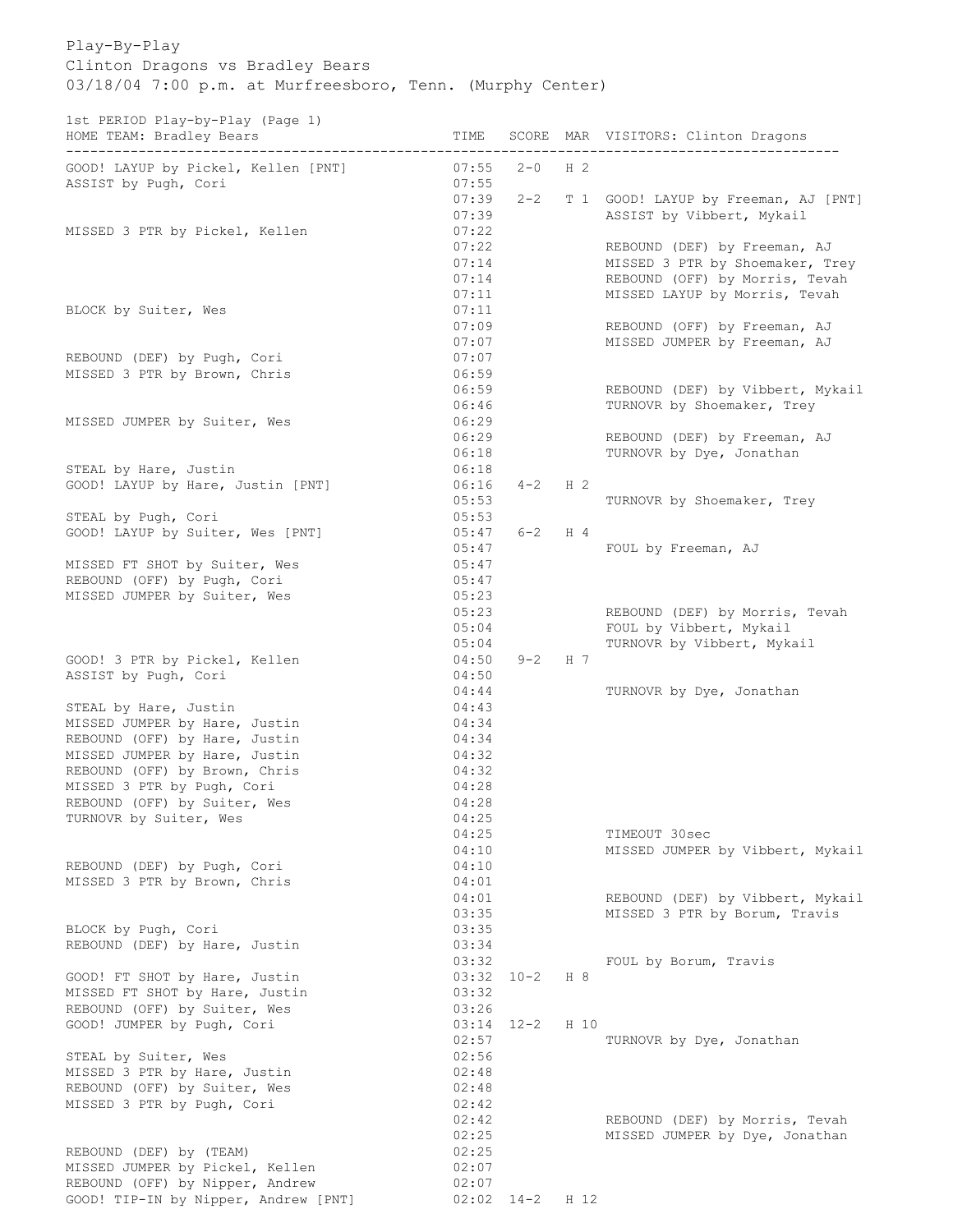|                                     | 01:48               | MISSED JUMPER by Shoemaker, Trey                   |
|-------------------------------------|---------------------|----------------------------------------------------|
| REBOUND (DEF) by Hare, Justin       | 01:48               |                                                    |
| MISSED 3 PTR by Pickel, Kellen      | 01:40               |                                                    |
|                                     | 01:40               | REBOUND (DEF) by Dye, Jonathan                     |
|                                     | 01:32               | MISSED JUMPER by Dye, Jonathan                     |
| REBOUND (DEF) by Hammonds, Yarrish  | 01:32               |                                                    |
| MISSED JUMPER by Suiter, Wes        | 01:08               |                                                    |
| REBOUND (OFF) by Pickel, Kellen     | 01:08               |                                                    |
| GOOD! LAYUP by Pickel, Kellen [PNT] | $01:05$ $16-2$ H 14 |                                                    |
|                                     | 00:44               | MISSED LAYUP by Morris, Tevah                      |
| REBOUND (DEF) by Suiter, Wes        | 00:44               |                                                    |
| TURNOVR by Suiter, Wes              | 00:41               |                                                    |
|                                     | 00:39               | STEAL by Morris, Tevah                             |
|                                     |                     | 00:38 16-4 H 12 GOOD! LAYUP by Morris, Tevah [PNT] |
|                                     | 00:06               | FOUL by Morris, Tevah                              |
| MISSED FT SHOT by Hare, Justin      | 00:05               |                                                    |
| REBOUND (OFF) by (DEADBALL)         | 00:05               |                                                    |
| GOOD! FT SHOT by Hare, Justin       | $00:05$ 17-4 H 13   |                                                    |
|                                     | $00:00$ $17-7$      | H 10 GOOD! 3 PTR by Shoemaker, Trey                |
|                                     | 00:00               | ASSIST by Dye, Jonathan                            |
|                                     |                     |                                                    |

## Bradley Bears 17, Clinton Dragons 7

2nd PERIOD Play-by-Play (Page 1) HOME TEAM: Bradley Bears TIME SCORE MAR VISITORS: Clinton Dragons ------------------------------------------------------------------------------------------------ MISSED JUMPER by Nipper, Andrew 07:51 07:51 BLOCK by Freeman, AJ 07:49 REBOUND (DEF) by Freeman, AJ FOUL by Nipper, Andrew 07:49 FOUL by Brown, Chris 07:36 07:36 MISSED FT SHOT by Vibbert, Mykail 07:36 REBOUND (OFF) by (DEADBALL) 07:36 17-8 H 9 GOOD! FT SHOT by Vibbert, Mykail MISSED 3 PTR by Brown, Chris 67:03 07:03 REBOUND (DEF) by Vibbert, Mykail FOUL by Brown, Chris 07:02 06:44 TURNOVR by Vibbert, Mykail STEAL by Pickel, Kellen 06:44 GOOD! JUMPER by Suiter, Wes 06:31 19-8 H 11 FOUL by Pugh, Cori 06:14 06:07 19-10 H 9 GOOD! LAYUP by Dye, Jonathan [PNT] GOOD! LAYUP by Pugh, Cori [PNT] 05:49 21-10 H 11 05:46 FOUL by Freeman, AJ GOOD! FT SHOT by Pugh, Cori 05:46 22-10 H 12 05:36 TURNOVR by Dye, Jonathan STEAL by Pugh, Cori 05:35 GOOD! LAYUP by Pugh, Cori [FB/PNT] 05:33 24-10 H 14 05:11 TURNOVR by Shoemaker, Trey GOOD! LAYUP by Nipper, Andrew [PNT] 04:59 26-10 H 16 ASSIST by Pugh, Cori 04:59 04:45 TURNOVR by Dye, Jonathan 04:45 TIMEOUT TEAM MISSED JUMPER by Pickel, Kellen 04:23 REBOUND (OFF) by Nipper, Andrew 04:23 MISSED JUMPER by Nipper, Andrew 04:20 04:20 REBOUND (DEF) by Morris, Tevah FOUL by Pugh, Cori 04:19 04:06 MISSED LAYUP by Morris, Tevah REBOUND (DEF) by Hare, Justin 04:06 04:00 FOUL by Morris, Tevah GOOD! FT SHOT by Hare, Justin 04:00 27-10 H 17 GOOD! FT SHOT by Hare, Justin 04:00 28-10 H 18 03:52 MISSED 3 PTR by Vibbert, Mykail 03:52 REBOUND (OFF) by Freeman, AJ 03:49 TURNOVR by Freeman, AJ MISSED LAYUP by Pickel, Kellen 03:36 03:36 REBOUND (DEF) by Morris, Tevah 03:18 MISSED JUMPER by Morris, Tevah REBOUND (DEF) by Hammonds, Yarrish 03:18 GOOD! 3 PTR by Hammonds, Yarrish 03:02 31-10 H 21 ASSIST by Pickel, Kellen 03:02 FOUL by Hammonds, Yarrish 02:49 02:35 31-12 H 19 GOOD! LAYUP by Freeman, AJ [PNT]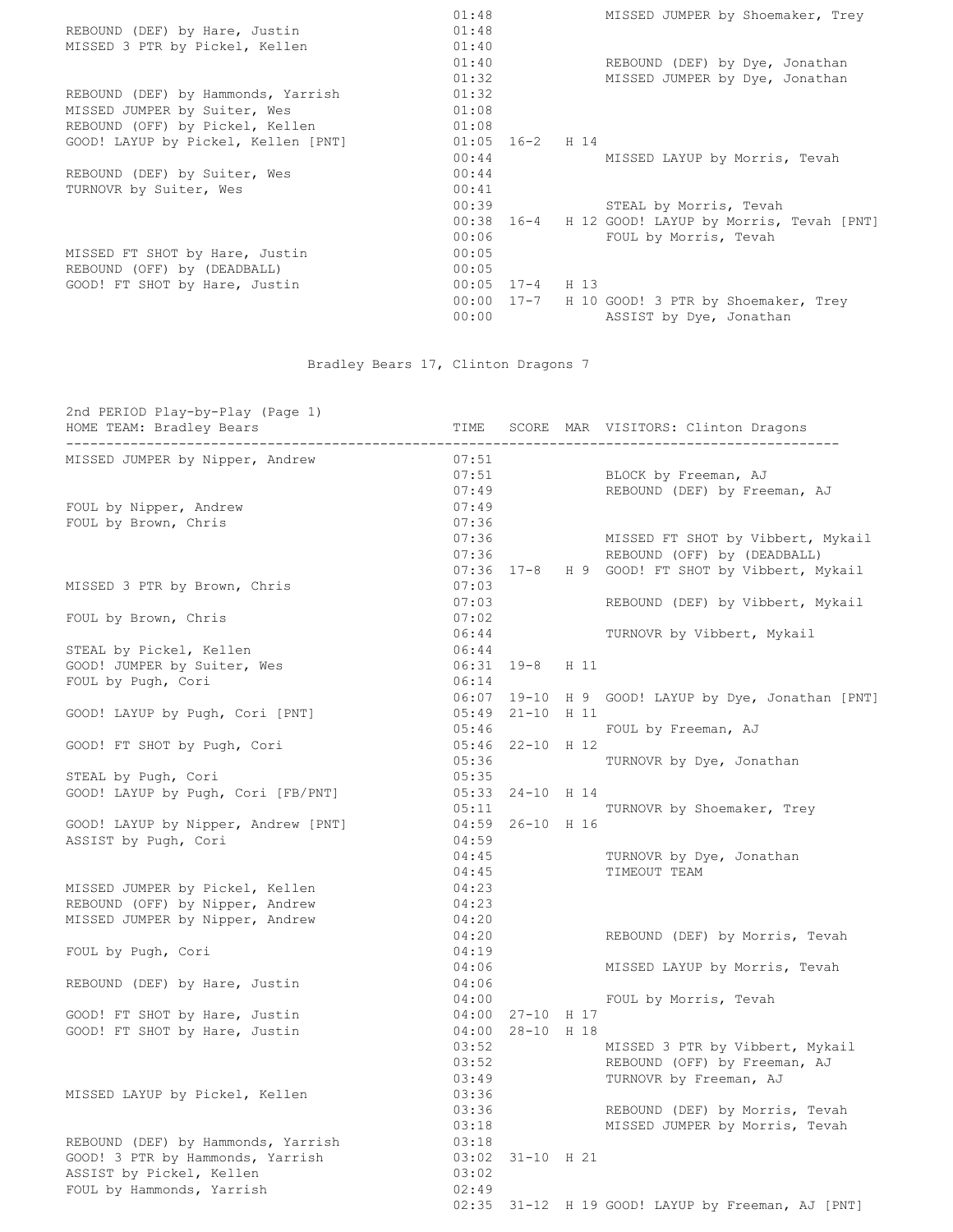|                                    | 02:35 |                    | ASSIST by Vibbert, Mykail                           |
|------------------------------------|-------|--------------------|-----------------------------------------------------|
| FOUL by Hare, Justin               | 02:35 |                    |                                                     |
|                                    |       | 02:35              | MISSED FT SHOT by Freeman, AJ                       |
|                                    |       | 02:35              | REBOUND (OFF) by Vibbert, Mykail                    |
|                                    | 02:33 |                    | MISSED JUMPER by Vibbert, Mykail                    |
|                                    | 02:33 |                    | REBOUND (OFF) by Freeman, AJ                        |
| FOUL by Suiter, Wes                | 02:27 |                    |                                                     |
|                                    |       |                    | 02:27 31-13 H 18 GOOD! FT SHOT by Freeman, AJ       |
|                                    | 02:27 |                    | MISSED FT SHOT by Freeman, AJ                       |
| REBOUND (DEF) by Suiter, Wes       | 02:27 |                    |                                                     |
| TURNOVR by Suiter, Wes             | 02:15 |                    |                                                     |
|                                    |       |                    | 02:06 31-16 H 15 GOOD! 3 PTR by Vibbert, Mykail     |
| TIMEOUT 30sec                      | 02:04 |                    |                                                     |
| TURNOVR by Pickel, Kellen          | 01:46 |                    |                                                     |
|                                    | 01:45 |                    | STEAL by Dixon, Jordan                              |
|                                    | 01:33 |                    | MISSED 3 PTR by Vibbert, Mykail                     |
| REBOUND (DEF) by Pickel, Kellen    | 01:33 |                    |                                                     |
| GOOD! JUMPER by Suiter, Wes [PNT]  |       | $01:26$ 33-16 H 17 |                                                     |
| ASSIST by Pickel, Kellen           | 01:26 |                    |                                                     |
|                                    | 01:08 |                    | TURNOVR by Borum, Travis                            |
| STEAL by Hare, Justin              | 01:07 |                    |                                                     |
|                                    | 00:49 |                    | FOUL by Vibbert, Mykail                             |
| MISSED FT SHOT by Nipper, Andrew   | 00:49 |                    |                                                     |
|                                    |       | 00:49              | REBOUND (DEF) by Morris, Tevah                      |
|                                    |       |                    | 00:36 33-18 H 15 GOOD! LAYUP by Morris, Tevah [PNT] |
|                                    |       | 00:36              | ASSIST by Borum, Travis                             |
| GOOD! 3 PTR by Pickel, Kellen      |       | $00:16$ 36-18 H 18 |                                                     |
| ASSIST by Suiter, Wes              | 00:16 |                    |                                                     |
| FOUL by Pickel, Kellen             | 00:07 |                    |                                                     |
|                                    | 00:07 |                    | MISSED FT SHOT by Dye, Jonathan                     |
| REBOUND (DEF) by Hammonds, Yarrish | 00:07 |                    |                                                     |
| TURNOVR by Pickel, Kellen          | 00:05 |                    |                                                     |
|                                    | 00:00 |                    | MISSED 3 PTR by Borum, Travis                       |
| REBOUND (DEF) by (TEAM)            | 00:00 |                    |                                                     |

Bradley Bears 36, Clinton Dragons 18

| 3rd PERIOD Play-by-Play (Page 1) |                                     |                |                                                       |
|----------------------------------|-------------------------------------|----------------|-------------------------------------------------------|
| HOME TEAM: Bradley Bears         | TIME<br>--------------------------- |                | SCORE MAR VISITORS: Clinton Dragons                   |
|                                  |                                     |                | 07:42 36-20 H 16 GOOD! LAYUP by Morris, Tevah [PNT]   |
|                                  | 07:42                               |                | ASSIST by Dye, Jonathan                               |
| MISSED JUMPER by Suiter, Wes     | 07:29                               |                |                                                       |
|                                  | 07:29                               |                | REBOUND (DEF) by Vibbert, Mykail                      |
| FOUL by Brown, Chris             | 07:21                               |                |                                                       |
|                                  | 07:21                               |                | 36-21 H 15 GOOD! FT SHOT by Freeman, AJ               |
|                                  | 07:21                               |                | 36-22 H 14 GOOD! FT SHOT by Freeman, AJ               |
| FOUL by Suiter, Wes              | 07:02                               |                |                                                       |
| TURNOVR by Suiter, Wes           | 07:02                               |                |                                                       |
|                                  | 06:50                               |                | 36-24 H 12 GOOD! JUMPER by Vibbert, Mykail            |
| GOOD! 3 PTR by Hare, Justin      | 06:34                               | 39-24 H 15     |                                                       |
|                                  | 06:23                               |                | 39-26 H 13 GOOD! LAYUP by Morris, Tevah [PNT]         |
|                                  | 06:23                               |                | ASSIST by Freeman, AJ                                 |
| MISSED JUMPER by Suiter, Wes     | 06:08                               |                |                                                       |
|                                  |                                     | 06:08          | REBOUND (DEF) by Morris, Tevah                        |
|                                  |                                     | 05:59          | TURNOVR by Dye, Jonathan                              |
| STEAL by Brown, Chris            | 05:59                               |                |                                                       |
| GOOD! LAYUP by Suiter, Wes [PNT] | 05:56                               | $41 - 26$ H 15 |                                                       |
| ASSIST by Brown, Chris           | 05:56                               |                |                                                       |
| FOUL by Brown, Chris             | 05:34                               |                |                                                       |
|                                  | 05:28                               |                | MISSED LAYUP by Borum, Travis                         |
| BLOCK by Nipper, Andrew          | 05:28                               |                |                                                       |
|                                  | 05:26                               |                | REBOUND (OFF) by Vibbert, Mykail                      |
|                                  |                                     |                | 05:24 41-28 H 13 GOOD! LAYUP by Vibbert, Mykail [PNT] |
|                                  | 05:17                               |                | FOUL by Borum, Travis                                 |
| MISSED 3 PTR by Pickel, Kellen   | 05:03                               |                |                                                       |
| REBOUND (OFF) by Hare, Justin    | 05:03                               |                |                                                       |
| MISSED LAYUP by Hare, Justin     | 04:59                               |                |                                                       |
|                                  | 04:59                               |                | REBOUND (DEF) by Vibbert, Mykail                      |
|                                  | 04:45                               |                | TURNOVR by Borum, Travis                              |
| STEAL by Nipper, Andrew          | 04:44                               |                |                                                       |
|                                  | 04:40                               |                | FOUL by Freeman, AJ                                   |
| MISSED JUMPER by Nipper, Andrew  | 04:18                               |                |                                                       |
|                                  | 04:18                               |                | REBOUND (DEF) by Borum, Travis                        |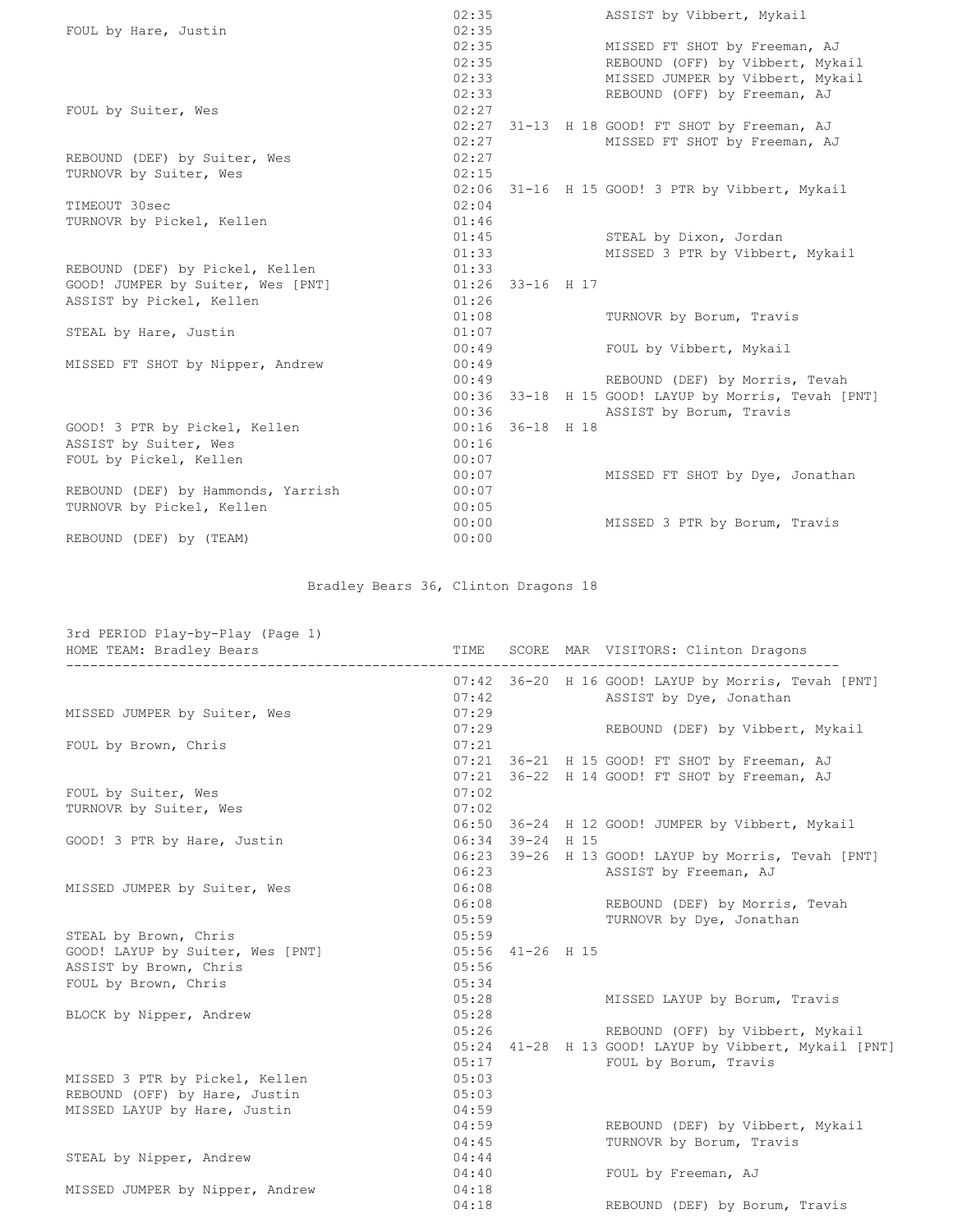|                                      | 04:03          |                    | TURNOVR by Shoemaker, Trey                                    |
|--------------------------------------|----------------|--------------------|---------------------------------------------------------------|
| STEAL by Pickel, Kellen              | 04:03          |                    |                                                               |
|                                      |                | 03:59              | FOUL by Dye, Jonathan                                         |
| GOOD! FT SHOT by Pickel, Kellen      |                | 03:59 42-28 H 14   |                                                               |
| MISSED FT SHOT by Pickel, Kellen     | 03:59          |                    |                                                               |
| REBOUND (OFF) by Pickel, Kellen      | 03:59          |                    |                                                               |
| GOOD! LAYUP by Nipper, Andrew [PNT]  |                | 03:53 44-28 H 16   |                                                               |
| ASSIST by Pickel, Kellen             | 03:53          |                    |                                                               |
|                                      | 03:38          |                    | TURNOVR by Shoemaker, Trey                                    |
| STEAL by Nipper, Andrew              | 03:37          |                    |                                                               |
|                                      | 03:35          |                    | FOUL by Shoemaker, Trey                                       |
| GOOD! FT SHOT by Nipper, Andrew      |                | 03:35 45-28 H 17   |                                                               |
| GOOD! FT SHOT by Nipper, Andrew      |                | 03:35 46-28 H 18   |                                                               |
|                                      | 03:13          |                    | FOUL by Vibbert, Mykail                                       |
|                                      | 03:13          |                    | TURNOVR by Vibbert, Mykail                                    |
| MISSED JUMPER by Nipper, Andrew      | 02:59          |                    |                                                               |
|                                      | 02:59          |                    | BLOCK by Freeman, AJ                                          |
|                                      | 02:57          |                    | REBOUND (DEF) by Borum, Travis                                |
|                                      | 02:51          |                    | TURNOVR by Dye, Jonathan                                      |
|                                      | 02:50          |                    | TIMEOUT 30sec                                                 |
| MISSED JUMPER by Pugh, Cori          | 02:38          |                    |                                                               |
|                                      | 02:38          |                    | REBOUND (DEF) by (TEAM)                                       |
|                                      | 02:28          |                    | TURNOVR by Dye, Jonathan                                      |
| STEAL by Nipper, Andrew              | 02:27          |                    |                                                               |
| TURNOVR by Pugh, Cori                | 02:17          |                    |                                                               |
|                                      |                |                    | 02:05 46-30 H 16 GOOD! DUNK by Morris, Tevah [PNT]            |
|                                      | 02:05          |                    | ASSIST by Dye, Jonathan                                       |
| GOOD! LAYUP by Pugh, Cori [PNT]      |                | $01:45$ 48-30 H 18 |                                                               |
| ASSIST by Pickel, Kellen             | 01:45          |                    |                                                               |
|                                      | 01:34          |                    | TURNOVR by Dye, Jonathan                                      |
| STEAL by Pugh, Cori                  | 01:33          |                    |                                                               |
| GOOD! LAYUP by Hare, Justin [FB/PNT] |                | 01:30 50-30 H 20   |                                                               |
| ASSIST by Pugh, Cori                 | 01:30          |                    |                                                               |
|                                      | 01:29          |                    | TIMEOUT TEAM                                                  |
|                                      |                |                    |                                                               |
|                                      |                |                    |                                                               |
| FOUL by Pickel, Kellen               | 01:17          |                    |                                                               |
|                                      | 01:14          |                    | MISSED 3 PTR by Borum, Travis                                 |
|                                      | 01:14          |                    | REBOUND (OFF) by Vibbert, Mykail                              |
|                                      | 01:13          |                    | MISSED LAYUP by Vibbert, Mykail                               |
| REBOUND (DEF) by Pickel, Kellen      | 01:13          |                    |                                                               |
| MISSED JUMPER by Hammonds, Yarrish   | 01:05          |                    |                                                               |
|                                      | 01:05          |                    | REBOUND (DEF) by Borum, Travis                                |
| FOUL by Pickel, Kellen               | 01:04          |                    |                                                               |
|                                      | 00:50          |                    | FOUL by Vibbert, Mykail                                       |
|                                      | 00:50          |                    | TURNOVR by Vibbert, Mykail                                    |
|                                      | 00:50          |                    | FOUL by Vibbert, Mykail                                       |
|                                      | 00:50          |                    | FOUL TECHNCL by Vibbert, Mykail                               |
| MISSED FT SHOT by Pickel, Kellen     | 00:50          |                    |                                                               |
| REBOUND (OFF) by (DEADBALL)          | 00:50          |                    |                                                               |
| GOOD! FT SHOT by Pickel, Kellen      | 00:50          | $51 - 30$ H 21     |                                                               |
| TURNOVR by Hare, Justin              | 00:42          |                    |                                                               |
|                                      | 00:32          |                    | MISSED 3 PTR by Borum, Travis                                 |
| REBOUND (DEF) by Pugh, Cori          | 00:32          |                    |                                                               |
| TURNOVR by Pugh, Cori                | 00:29          |                    |                                                               |
|                                      | 00:28          |                    | STEAL by Dye, Jonathan                                        |
|                                      | 00:27          |                    | 51-32 H 19 GOOD! DUNK by Morris, Tevah [PNT]                  |
|                                      | 00:27          |                    | ASSIST by Dye, Jonathan                                       |
|                                      | 00:21          |                    | FOUL by Borum, Travis                                         |
| MISSED FT SHOT by Suiter, Wes        | 00:21          |                    |                                                               |
| REBOUND (OFF) by (DEADBALL)          | 00:21          |                    |                                                               |
| GOOD! FT SHOT by Suiter, Wes         | 00:21          | $52 - 32$ H 20     |                                                               |
|                                      | 00:00<br>00:00 |                    | MISSED 3 PTR by Dye, Jonathan<br>REBOUND (OFF) by Freeman, AJ |

Bradley Bears 52, Clinton Dragons 32

| 4th PERIOD Play-by-Play (Page 1)<br>HOME TEAM: Bradley Bears                                       | TIME                    |                    | SCORE MAR VISITORS: Clinton Dragons |
|----------------------------------------------------------------------------------------------------|-------------------------|--------------------|-------------------------------------|
| MISSED JUMPER by Nipper, Andrew<br>REBOUND (OFF) by Pugh, Cori<br>GOOD! JUMPER by Pugh, Cori [PNT] | 07:38<br>07:38<br>07:24 | $07:35$ 54-32 H 22 | TURNOVR by Borum, Travis            |
| STEAL by Pugh, Cori<br>MISSED JUMPER by Hare, Justin                                               | 07:23<br>07:15          |                    |                                     |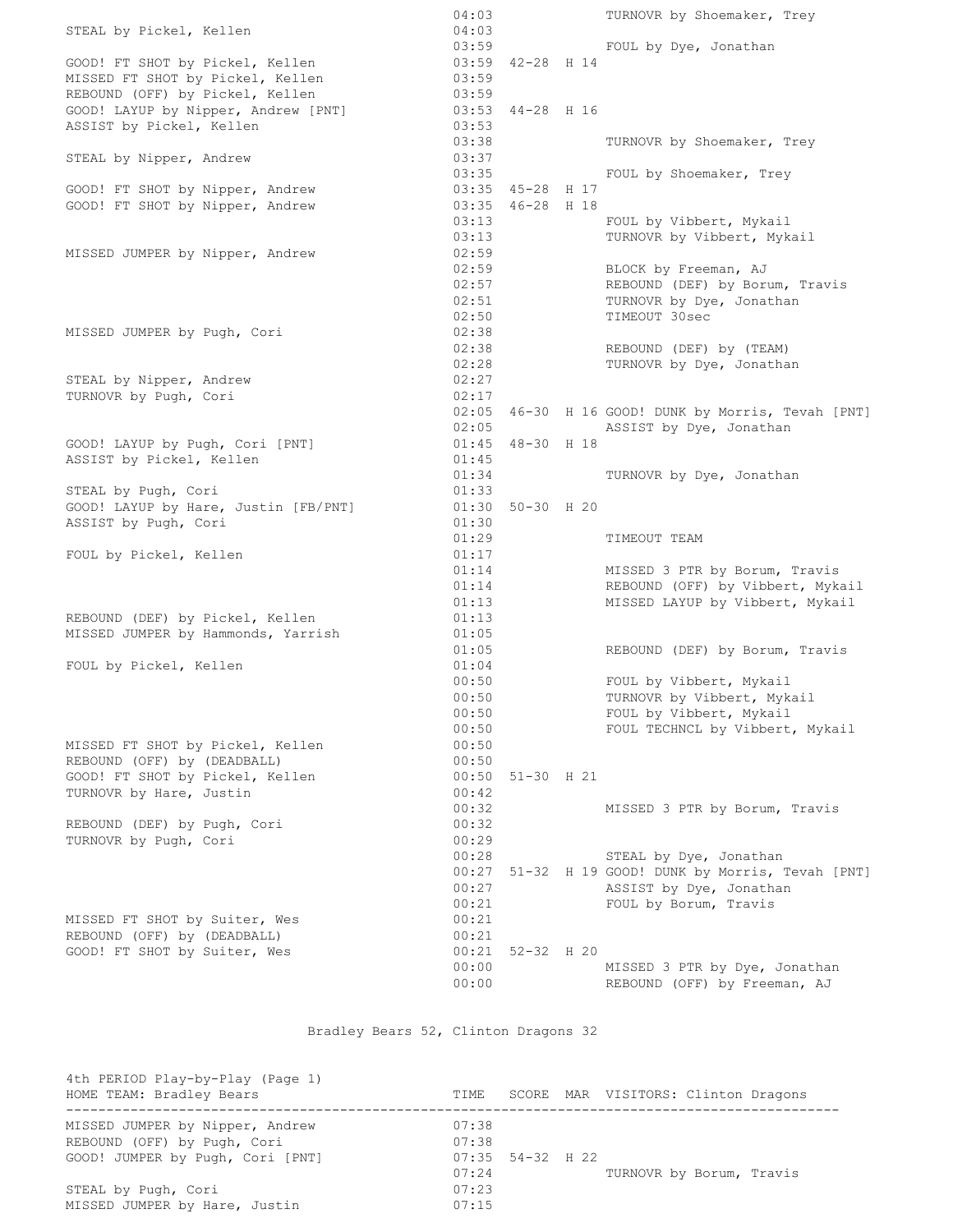|                                    | 07:15          |                  | REBOUND (DEF) by Dye, Jonathan                                                         |
|------------------------------------|----------------|------------------|----------------------------------------------------------------------------------------|
| FOUL by Suiter, Wes                | 07:10          |                  |                                                                                        |
|                                    | 07:07          |                  | MISSED 3 PTR by Borum, Travis                                                          |
|                                    |                | 07:07            | REBOUND (OFF) by Shoemaker, Trey                                                       |
|                                    | 07:03          |                  | MISSED JUMPER by Dye, Jonathan                                                         |
|                                    | 07:03          |                  | REBOUND (OFF) by Morris, Tevah                                                         |
| FOUL by Nipper, Andrew             | 07:00          |                  |                                                                                        |
|                                    |                |                  | 07:00 54-33 H 21 GOOD! FT SHOT by Morris, Tevah                                        |
|                                    |                |                  | 07:00 54-34 H 20 GOOD! FT SHOT by Morris, Tevah                                        |
| GOOD! FT SHOT by Hammonds, Yarrish | 06:37          | 06:37 55-34 H 21 | FOUL by Shoemaker, Trey                                                                |
| GOOD! FT SHOT by Hammonds, Yarrish |                | 06:37 56-34 H 22 |                                                                                        |
| FOUL by Brown, Chris               | 06:30          |                  |                                                                                        |
|                                    | 06:30          |                  | MISSED FT SHOT by Morris, Tevah                                                        |
| REBOUND (DEF) by Suiter, Wes       | 06:30          |                  |                                                                                        |
| MISSED 3 PTR by Pickel, Kellen     | 06:05          |                  |                                                                                        |
| REBOUND (OFF) by Pugh, Cori        | 06:05          |                  |                                                                                        |
| GOOD! LAYUP by Pugh, Cori [PNT]    |                | 06:02 58-34 H 24 |                                                                                        |
|                                    | 05:40          |                  | TURNOVR by Borum, Travis                                                               |
| TURNOVR by Hammonds, Yarrish       | 05:22          |                  |                                                                                        |
|                                    | 05:21          |                  | STEAL by Morris, Tevah                                                                 |
|                                    | 05:16          |                  | MISSED LAYUP by Dye, Jonathan                                                          |
| BLOCK by Hare, Justin              | 05:16          |                  |                                                                                        |
|                                    | 05:15          |                  | REBOUND (OFF) by Dye, Jonathan                                                         |
|                                    | 05:14          |                  | TURNOVR by Dye, Jonathan                                                               |
|                                    | 05:02          |                  | FOUL by Morris, Tevah                                                                  |
| MISSED FT SHOT by Pugh, Cori       | 05:00          |                  |                                                                                        |
| REBOUND (OFF) by (DEADBALL)        | 05:00          |                  |                                                                                        |
| MISSED FT SHOT by Pugh, Cori       | 05:00          |                  |                                                                                        |
|                                    | 05:00          |                  | REBOUND (DEF) by Morris, Tevah                                                         |
| FOUL by Hare, Justin               | 04:53          |                  |                                                                                        |
|                                    | 04:49          |                  | 04:53 58-35 H 23 GOOD! FT SHOT by Shoemaker, Trey<br>MISSED FT SHOT by Shoemaker, Trey |
| REBOUND (DEF) by Suiter, Wes       | 04:49          |                  |                                                                                        |
| MISSED LAYUP by Hare, Justin       | 04:36          |                  |                                                                                        |
|                                    | 04:36          |                  | REBOUND (DEF) by Morris, Tevah                                                         |
|                                    |                |                  | 04:25 58-37 H 21 GOOD! JUMPER by Dye, Jonathan                                         |
| TIMEOUT TEAM                       | 04:20          |                  |                                                                                        |
|                                    | 03:57          |                  | FOUL by Morris, Tevah                                                                  |
| MISSED FT SHOT by Suiter, Wes      | 03:57          |                  |                                                                                        |
| REBOUND (OFF) by (DEADBALL)        | 03:57          |                  |                                                                                        |
| GOOD! FT SHOT by Suiter, Wes       |                | 03:57 59-37 H 22 |                                                                                        |
| FOUL by Hobbs, Tim                 | 03:52          |                  |                                                                                        |
|                                    | 03:52          |                  | MISSED FT SHOT by Morris, Tevah                                                        |
|                                    | 03:52<br>03:52 |                  | REBOUND (OFF) by (DEADBALL)                                                            |
| REBOUND (DEF) by Suiter, Wes       | 03:52          |                  | MISSED FT SHOT by Morris, Tevah                                                        |
| MISSED 3 PTR by Hare, Justin       | 03:37          |                  |                                                                                        |
| REBOUND (OFF) by Hare, Justin      | 03:37          |                  |                                                                                        |
| MISSED JUMPER by Hare, Justin      | 02:56          |                  |                                                                                        |
|                                    | 02:56          |                  | REBOUND (DEF) by Morris, Tevah                                                         |
|                                    | 02:42          |                  | MISSED 3 PTR by Dye, Jonathan                                                          |
|                                    | 02:42          |                  | REBOUND (OFF) by Morris, Tevah                                                         |
|                                    | 02:40          |                  | 59-39 H 20 GOOD! LAYUP by Morris, Tevah [PNT]                                          |
| TURNOVR by Pugh, Cori              | 02:25          |                  |                                                                                        |
|                                    | 02:24          |                  | STEAL by Borum, Travis                                                                 |
|                                    | 02:20          |                  | TURNOVR by Dye, Jonathan                                                               |
| MISSED JUMPER by Hobbs, Tim        | 01:53          |                  |                                                                                        |
|                                    | 01:53          |                  | REBOUND (DEF) by Morris, Tevah                                                         |
|                                    | 01:45          |                  | MISSED LAYUP by Dye, Jonathan                                                          |
|                                    | 01:45          |                  | REBOUND (OFF) by Freeman, AJ                                                           |
|                                    | 01:43          |                  | MISSED LAYUP by Freeman, AJ                                                            |
|                                    | 01:43<br>01:32 |                  | REBOUND (OFF) by Morris, Tevah                                                         |
|                                    | 01:32          |                  | MISSED 3 PTR by Shoemaker, Trey<br>REBOUND (OFF) by Dye, Jonathan                      |
|                                    | 01:27          |                  | MISSED LAYUP by Dye, Jonathan                                                          |
|                                    | 01:27          |                  | REBOUND (OFF) by Freeman, AJ                                                           |
|                                    |                |                  | 01:24 59-41 H 18 GOOD! LAYUP by Freeman, AJ [PNT]                                      |
|                                    | 01:18          |                  | FOUL by Shoemaker, Trey                                                                |
| MISSED FT SHOT by Suiter, Wes      | 01:18          |                  |                                                                                        |
| REBOUND (OFF) by (DEADBALL)        | 01:18          |                  |                                                                                        |
| MISSED FT SHOT by Suiter, Wes      | 01:18          |                  |                                                                                        |
|                                    | 01:18          |                  | REBOUND (DEF) by Dye, Jonathan                                                         |
|                                    | 01:09          |                  | MISSED 3 PTR by Dye, Jonathan                                                          |
| REBOUND (DEF) by Suiter, Wes       | 01:09          |                  |                                                                                        |
| TURNOVR by Pickel, Kellen          | 01:01          |                  |                                                                                        |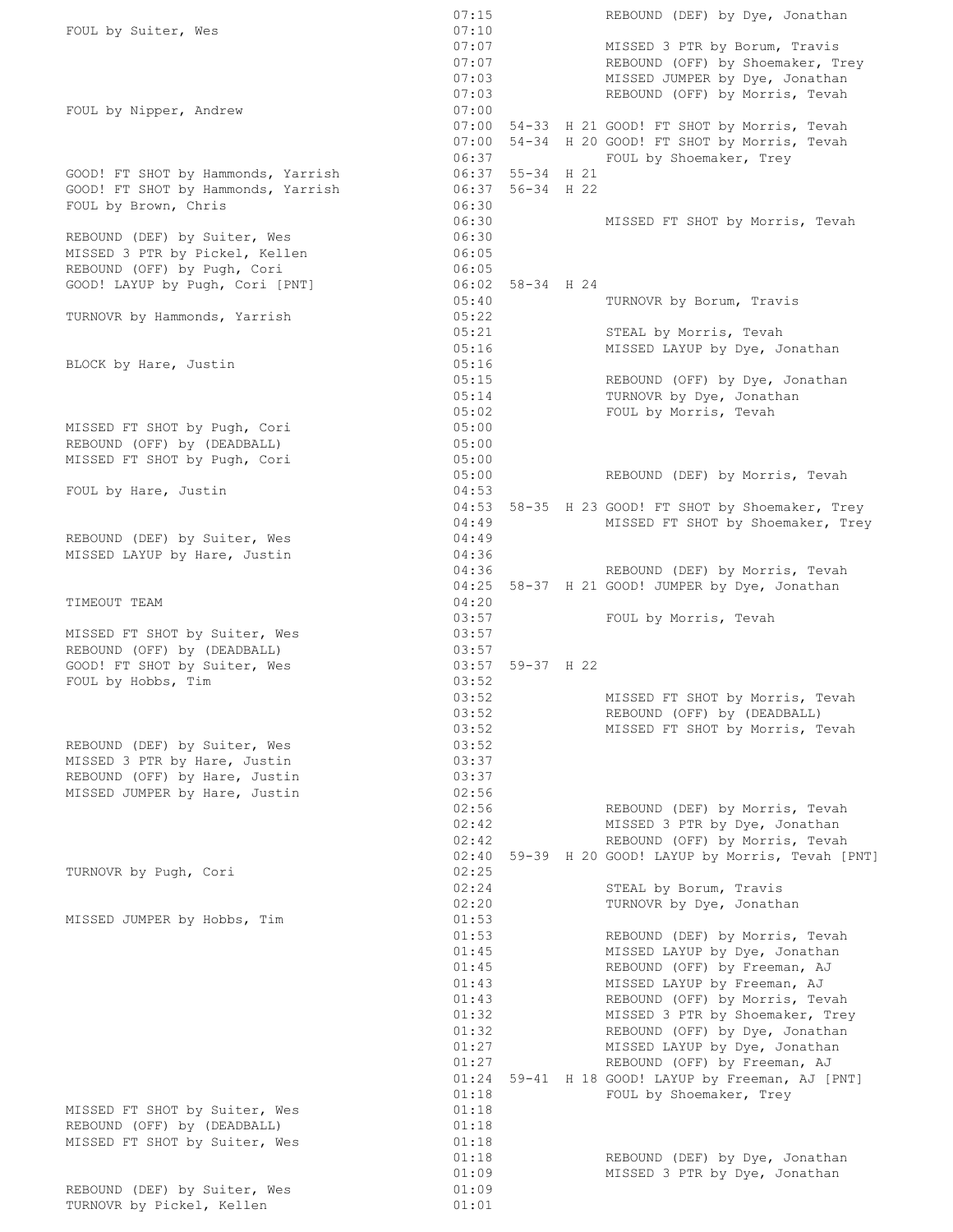|                                 | 01:00<br>STEAL by Borum, Travis<br>00:54<br>MISSED 3 PTR by Borum, Travis |
|---------------------------------|---------------------------------------------------------------------------|
| REBOUND (DEF) by Pugh, Cori     | 00:54                                                                     |
|                                 | 00:50<br>FOUL by Shoemaker, Trey                                          |
| GOOD! FT SHOT by Pickel, Kellen | $00:50$ $60-41$ H 19                                                      |
|                                 | 00:50<br>TIMEOUT TEAM                                                     |
| GOOD! FT SHOT by Pickel, Kellen | 00:50<br>$61 - 41$ H 20                                                   |
|                                 | 00:39 61-44 H 17 GOOD! 3 PTR by Borum, Travis                             |
|                                 | 00:39<br>ASSIST by Freeman, AJ                                            |
| TURNOVR by Oglesby, Terrance    | 00:29                                                                     |
|                                 | 00:29<br>STEAL by Shoemaker, Trey                                         |
|                                 | 61-46 H 15 GOOD! JUMPER by Shoemaker, Trey<br>00:20                       |
| MISSED JUMPER by Goode, Josh    | 00:03                                                                     |
|                                 | 00:03<br>REBOUND (DEF) by Freeman, AJ                                     |
|                                 |                                                                           |

Bradley Bears 61, Clinton Dragons 46